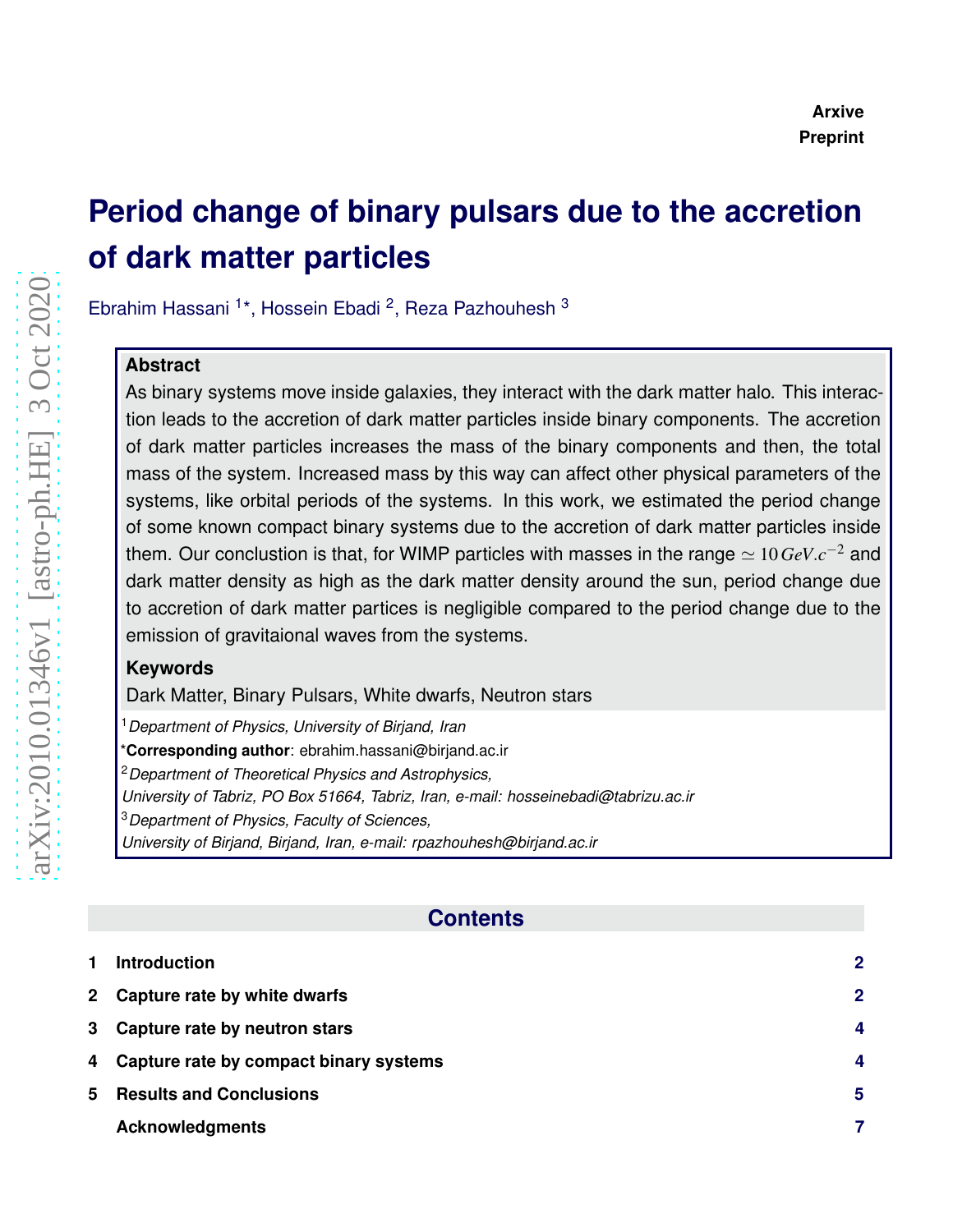### <span id="page-1-0"></span>**References [7](#page-6-1)**

### **1. Introduction**

Rotation curves of galaxies reveal the non-uniform distribution of dark matter (DM) inside galaxies.<sup>[1](#page-6-2)</sup> From this point, one can infer that all stars that are distribited inside galaxies are immersed inside DM. Then, it is logical to suppose that the DM must affect structure and evolutionary courses of stars. For the first time Steigman used DM supposition to solve the solar neutrino problem<sup>[2](#page-6-3)</sup>. Simulation of dwarf galaxies also supports the interaction between DM and stars<sup>[3](#page-6-4)</sup>. In addition, DM effect on stars can be used to solve the paradox of youth problem for stars that are located near the Galactic massive black hole<sup>[4](#page-6-5)</sup>. In addition to normal stars, DM effect on other celestiall bodies like the moon<sup>[5,](#page-6-6)[6](#page-6-7)</sup>, planets<sup>[7](#page-6-8)</sup>, neutron stars  $(NS)^{8-35}$  $(NS)^{8-35}$  $(NS)^{8-35}$ , white dwarf stars  $(WD)$ , <sup>[36–](#page-9-1)[44](#page-9-2)</sup> black holes<sup>[8,](#page-7-0) [16,](#page-7-1) [45,](#page-9-3) [46](#page-10-0)</sup> and binary star systens<sup>[47](#page-10-1)</sup> are also investigated in the literature.

For the first time, Press and Spergel estimated the rate at which DM particles (WIMP particles, exactly speaking) accrete into the sun<sup>[48](#page-10-2)</sup>. In the next step, Gould obtained a general relation for capture rate  $(CR)$ of DM particles by other round bodies like planets and stars<sup>[49](#page-10-3)</sup>. Kouvaris used Press and Spergel relation to derive CR relation for  $NSS^{13}$  $NSS^{13}$  $NSS^{13}$  (see section [3](#page-3-0) for more details). Hurst et al used Gould relation to obtain CR relation for  $WDs^{43}$  $WDs^{43}$  $WDs^{43}$  (see section [2](#page-1-1) for more details).

As a compact binary system moves inside the DM halo, it feels dynamical friction by the DM halo. Induced dynamical friction by the DM halo can alter the orbital parameters (e.g. period and semi-major axis) of these systems. In a series of studies, reserchers tried to estimate the period change of pulsar binary systems due to this dynamical friction and compare the results with the period change due to the gravitational wave emission.[50–](#page-10-4)[58](#page-10-5)

In this work we estimated the period change of compact binary systems due to the accretion of DM partilces (instead of due to the dynamical friction) inside them. Accretion of DM particles inside compact binary systems increases the mass of the binary components. Then, increased mass leads to the change in the orbital periods of these system. To the best of my knowledge, there is not any previous study that estimates the period change of binary systems due to the accretion of DM particles.

The rest of this paper is structured as follows. In sections [2](#page-1-1) and [3](#page-3-0) we presented CR ralations for WDs and NSs, separately. In section [4](#page-3-1) we presented an approximate relation for the CR by compact binary systems. Finally, section [5](#page-4-0) devoted to the results and discussions.

### <span id="page-1-2"></span>**2. Capture rate by white dwarfs**

<span id="page-1-1"></span>Capture Rate of DM particles by white dwarfs can be calculated using the equation<sup>[43](#page-9-4)</sup>:

$$
CR_{WD} = \sum_{i} CR_{WD,i} = \sqrt{\frac{3}{2}} \frac{\rho_x}{m_x} \sigma_{\chi,i} \frac{v_{esc,R_{WD}}}{\bar{v}} N_i \left\langle \hat{\phi} \right\rangle \frac{erf(\eta)}{\eta}
$$
(1)

like equation [8](#page-3-2) for neutron stars,  $\rho_{\chi}$ ,  $m_{\chi}$  and  $\bar{v}$  are the density of DM halo around white dwarf (or around compact binary system), mass of WIPM particles and velocity dispersion of WIMPs (which we supposed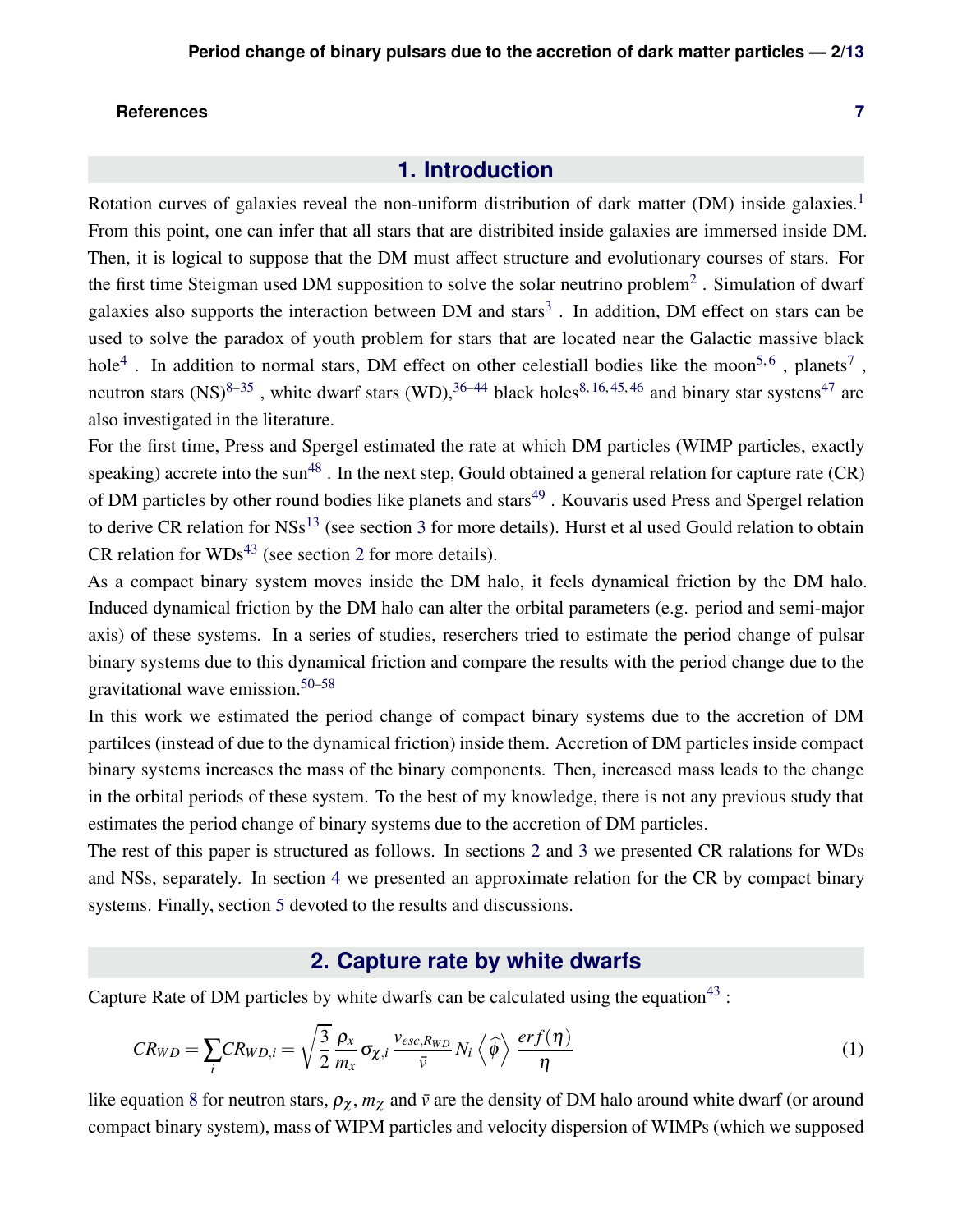#### **Period change of binary pulsars due to the accretion of dark matter particles — 3[/13](#page-12-0)**

to be  $\bar{v} = 220$  *km.sec*<sup>−1</sup> for all stars in this study), respectevely.  $R_{WD}$  is the radius of the white dwarf and  $v_{esc,R_{WD}}$  is the escape velocity at the surface of the white dwarf.  $\eta$  is the ratio of star's velocity through its halo to the local velocity dispersion of the DM halo.

 $\sigma_{\chi,i}$  is the scattering cross section of WIMP particles from nuclear species *i*. As WDs consumed almost all of their hydrogen then, we just consider the spin-independent part of the scattering cross section and neglect the spin-dependent part. So, the spin-independent scattering cross section for all elements except hydrogen is  $43, 59, 60$  $43, 59, 60$  $43, 59, 60$  $43, 59, 60$  $43, 59, 60$ :

$$
\sigma_{\chi,i} = \sigma_{\chi,SI} A_i^2 \left( \frac{m_{\chi} m_{n,i}}{m_{\chi} + m_{n,i}} \right)^2 \left( \frac{m_{\chi} + m_{proton}}{m_{\chi} m_{proton}} \right)^2
$$
\n(2)

where  $\sigma_{\chi, SI}$  is the spin-independent scattering cross-section which is determined through experimental direct DM detection methods. In this study we considered it to be  $\sigma_{\chi,SI} = 10^{-44}$  *cm*<sup>2</sup> (as mentioned again in the section [3](#page-3-0) too).  $A_i$  is atomic number of species *i*,  $m_{n,i}$  in nuclear mass of species *i* and  $m_{proton}$  is the mass of a proton. To simplify calculations, we supposed that WDs composed of just carbon atoms with  $m_{n,c} = 12 u$  where *u* is the atomic mass unit (amu) and atomic number  $A_c = 6$ . The similar supposition had done in the similar work $43$ .

In equation [1,](#page-1-2)  $\hat{\phi}$  is dimensionless potential for stellar nucleons and defined as<sup>[43](#page-9-4)</sup> :

$$
\widehat{\phi} = \frac{v_{esc}^2(r)}{v_{esc}^2(R)}\tag{3}
$$

The quantity  $\langle \hat{\phi} \rangle$  is the average of  $\hat{\phi}$  over all necleons in the star. To calculate  $\langle \hat{\phi} \rangle$ , we supposed that, like the case for NSs, average density of all WDs is constant. So, for a typical WD (e.g. Sirius B WD star with  $M_{SiriusB} = 1.018 M_{\odot}$  mass<sup>[61](#page-11-1)</sup> and radius<sup>[62](#page-11-2)</sup>  $M_{SiriusB} = 0.0084 R_{\odot}$ ) we have:

$$
\bar{\rho}_{WD} = \frac{M_{WD}}{(4/3)\pi R_{WD}^3} = \frac{1.018 M_{\odot}}{(4/3)\pi (0.0084 R_{\odot})^3} = 2.38 \times 10^9 \ (\frac{Kg}{m^3})
$$
(4)

So, the approximate mass-radius relation for white dwarfs becomes :

$$
R_{WD} = \left(\frac{M_{WD}}{(4/3)\pi\bar{\rho}_{WD}}\right)^{\frac{1}{3}} = 4.65 \times 10^{-4} \times M_{WD}^{1/3} \ (m). \tag{5}
$$

(We need  $R_{WD}$  to calculate  $v_{esc}(R)$  for WDs with different masses too). Now,  $\left\langle \widehat{\phi}\right\rangle$  becomes:

$$
\left\langle \widehat{\phi} \right\rangle = \frac{1}{R} \int_0^R \frac{v_{esc}^2(r)}{v_{esc}^2(R)} dr = \frac{1}{3}
$$
 (6)

In equation [1,](#page-1-2)  $N_i$  is the total number of nucleons of species  $i$  in the WD star. In the case of carbon WDs it becomes:

$$
N_c = \frac{M_{WD}}{m_c} = \frac{M_{WD}}{12u} \tag{7}
$$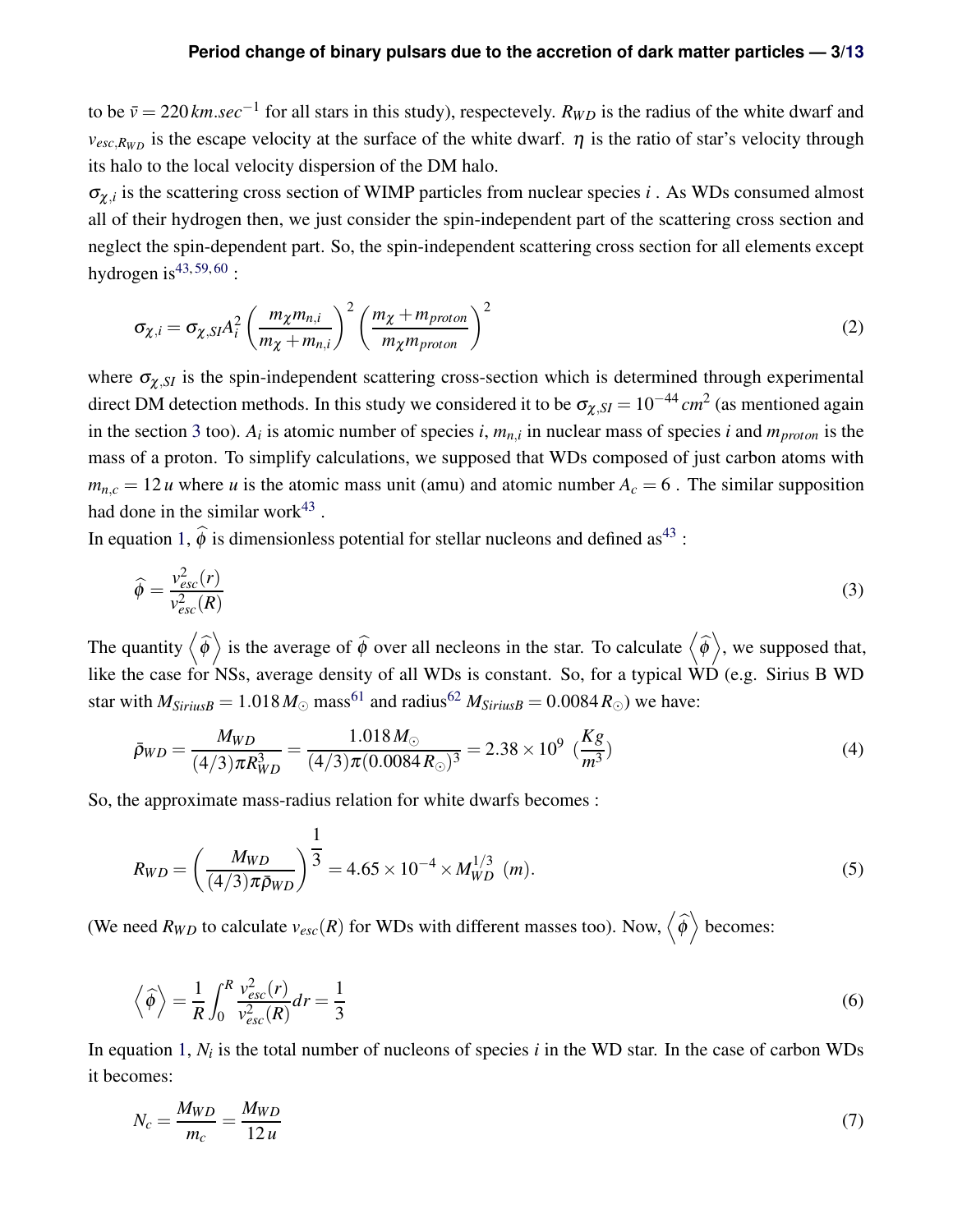### <span id="page-3-2"></span>**3. Capture rate by neutron stars**

<span id="page-3-0"></span>Capture Rate by Neutron stars, considering the general relativity corrections, can be calculated using the below equation<sup>[13](#page-7-2)</sup>:

$$
CR_{NS} = 4\pi^2 \frac{\rho_x}{m_x} \left(\frac{3}{2\pi \bar{v}^2}\right)^{3/2} \frac{(2GM_{NS}R_{NS})}{1 - \frac{2GM_{NS}}{c^2 R_{NS}}} \times min\left(\frac{1}{3}\bar{v}^2, E_0\right) \times f
$$
(8)

where  $\rho_x$  is the density of the DM halo around the neutron star,  $m_x$  is the mass of the WIMP particles,  $\bar{v}$  is the the velocity dispersion of the DM particles (in this study we took it to be  $\bar{v} = 220$ *km.sec*<sup>−1</sup> for all stars in the study), G is the gravitational constant, c is the speed of light,  $M_{NS}$  is the mass of the neutron star and  $R_{NS}$  is the radius of the neutron star.

To estimate the radius of a neutron stars  $R_{NS}$  (to use in equation [8\)](#page-3-2), we supposed that the average density of the all neutron stars is constant. So, the average density of a typical neutron star with  $M_{NS} = 1.44 M_{\odot}$ and radius  $R_{NS} = 10.6 \, \text{km}$  (see table 1 of the paper<sup>[63](#page-11-3)</sup> for these quantities) is :

$$
\bar{p}_{NS} = \frac{M_{NS}}{(4/3)\pi R_{NS}^3} = \frac{1.44 M_{\odot}}{(4/3)\pi (10.6 \times 10^3)^3} = 5.74 \times 10^{17} \, \left(\frac{Kg}{m^3}\right) \tag{9}
$$

So, we obtain an approximate mass-radius relation for neutron stars:

$$
R_{NS} = \left(\frac{M_{NS}}{(4/3)\pi\bar{\rho}_{NS}}\right)^{\frac{1}{3}} = 7.46 \times 10^{-7} \times M_{NS}^{1/3} \ (m). \tag{10}
$$

In equation [8,](#page-3-2)  $E_0$  is a constant that parametrizes the maximum kinetic energy per mass of the WIMPs at an asymptotically large distance from the star in order for the WIMPS to be captured by the star. In the case of neutron stars and WIMPs with masses of the order GeV,  $E_0 \gg (1/3)\bar{v}^2$ . Then, in equation [8,](#page-3-2)  $(1/3)\bar{v}^2$  should be taken always as minimum (for more detailded dicussion about this selection see the section 2 of the paper<sup>[13](#page-7-2)</sup>.

Not all the WIPMs that enter a neutron star will be captured by it. In equation [8,](#page-3-2) *f* represents the fraction of the WIPMs that, after one or several scattering from neclear matter, lose enough energy to be captured by a typical neutron star. For WIMP-necleon scattering cross sections  $\sigma_{\chi} > 10^{-45}$  *cm*<sup>2</sup>,  $f = 1$ (as in the case of this study); otherwise f is given by  $13$ :

$$
f = 0.45 \frac{\sigma_{\chi}}{\sigma_{crit}} \tag{11}
$$

<span id="page-3-1"></span>which  $\sigma_{crit} = m_n R^2 / M \simeq 6 \times 10^{-46} cm^2$ . In this study we supposed  $\sigma_{\chi} = 10^{-44} cm^2$  (then,  $f = 1$ ) which is the maximum magnitude that are determined through the experimental DM detection experiment.<sup>[64](#page-11-4)</sup>

### <span id="page-3-3"></span>**4. Capture rate by compact binary systems**

According to the Kepler's third law, square of the period in binary systems is proportional to the cube of the semi-major axis of the orbit<sup>[65](#page-11-5)</sup>:

$$
P^2 = \left(\frac{4\pi^2}{GM}\right)a^3\tag{12}
$$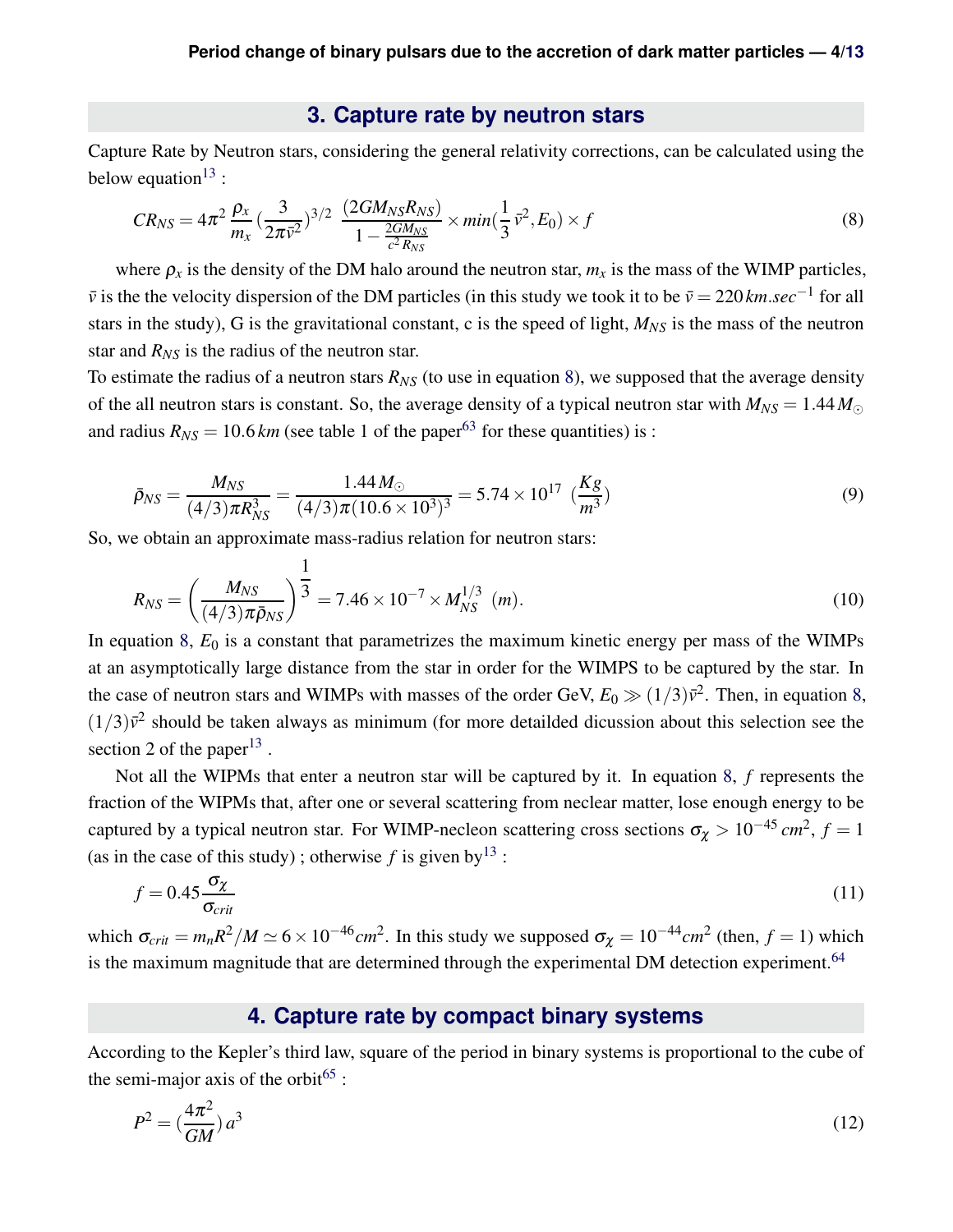#### **Period change of binary pulsars due to the accretion of dark matter particles — 5[/13](#page-12-0)**

which  $M = M_1 + M_2$ . If we suppose that all binary systems that are located inside the galaxies immeresed inside the DM halos then, it is logical to suppose that the both components of the systems accumulate DM particles while they are orbiting around each other. By this way, by passing the time, the total mass of the systems will increase. In the next, we will estimate how much the incresed mass will affect the other parameters of the systems. Taking differential of the both sides of the equation [12](#page-3-3) yealds:

$$
2PdP = \frac{4\pi^2}{G}d(\frac{a^3}{M})
$$
  
=  $\frac{4\pi^2}{G}\frac{3a^2da}{(M_1+M_2)} - \frac{4\pi^2a^3}{G}\frac{dM_1}{(M_1+M_2)^2} - \frac{4\pi^2a^3}{G}\frac{dM_2}{(M_1+M_2)^2}$   
=  $\frac{4\pi^2a^3}{\frac{G(M_1+M_2)}{P^2}}\left[\frac{3}{a}da - \frac{dM_1+dM_2}{M_1+M_2}\right]$  (13)

which simplifies to :

<span id="page-4-1"></span>
$$
\frac{dP}{P} = \frac{3}{2}\frac{da}{a} - \frac{dM}{2M} = \frac{3}{2}\frac{da}{a} - \frac{dM_1 + dM_2}{2(M_1 + M_2)}
$$
(14)

multiplying both sides of the equation [14](#page-4-1) to 1/*dt* yealds :

$$
\frac{\dot{P}}{P} = \frac{3}{2}\frac{\dot{a}}{a} - \frac{1}{2}\frac{\dot{M}}{M} = \frac{3}{2}\frac{\dot{a}}{a} - \frac{1}{2}\frac{\dot{M}_1 + \dot{M}_2}{(M_1 + M_2)}
$$
(15)

where  $\dot{P} = dp/dt$ ,  $\dot{a} = da/dt$ ,  $\dot{M} = dM/dt$ ,  $\dot{M}_1 = dM_1/dt$  and  $\dot{M}_2 = dM_2/dt$ .  $\dot{M}_1$  and  $\dot{M}_2$  signifies the accretion of DM particles into compact stars. To calculate  $\dot{M}_1$  and  $\dot{M}_2$  it is enough to multiply equation [8](#page-3-2) (in the case of neutron stars) or equation [1](#page-1-2) (in the case of white dwarf stars) to the mass of the DM particles  $m_\chi$  (e.g.  $\dot{M}_1 = CR_{NS} \times m_\chi$  $\dot{M}_1 = CR_{NS} \times m_\chi$  $\dot{M}_1 = CR_{NS} \times m_\chi$  if the  $M_1$  star is a neutron star). In table 1 we estimated  $\dot{M}/M$  (which  $\dot{M} = \dot{M}_1 + \dot{M}_2$ ) for some known compact binary systems.

### <span id="page-4-2"></span>**5. Results and Conclusions**

<span id="page-4-0"></span>Using equation [15,](#page-4-2) it is possible to estimate the accretion of DM particles in compact binary systems. In our calculations, we supposed stars with masses lower than the chandrasekhar mass  $(1.4 M_{\odot})$  to be white dwarfs<sup>[74](#page-12-1)</sup>. Stars with masses higher than  $1.4 M_{\odot}$  considered to be neutron stars. The mass of the WIMP particles and density of DM halo around binary systems considered to be  $m_{\chi} = 10 \text{ GeV}.c^{-2}$  and  $\rho_{\chi} = 8.16 \times 10^{-3} M_{\odot}/pc^{3}$  (which is the estimated DM density around solar neibourhoud<sup>?</sup>), respectively. In equation [15,](#page-4-2) it is possible to measure  $\dot{P}/P$  term through observations. But the precision of the current observational technology is not enough to measure the  $\dot{a}/a$  term in the right hand side of the equation. Paying attention to the amounts of  $\dot{M}/M$  and  $\dot{P}/P$  in table [1,](#page-5-0) we see that the amounts of  $\dot{M}/M$  are about 12-14 orders of magnitude smaller than the amounts of  $\dot{P}/P$  (for binaries that at least one of the components is a neutron star). For binaries that both of the components are white dwarfs (e.g. J0737-3039, B1913+16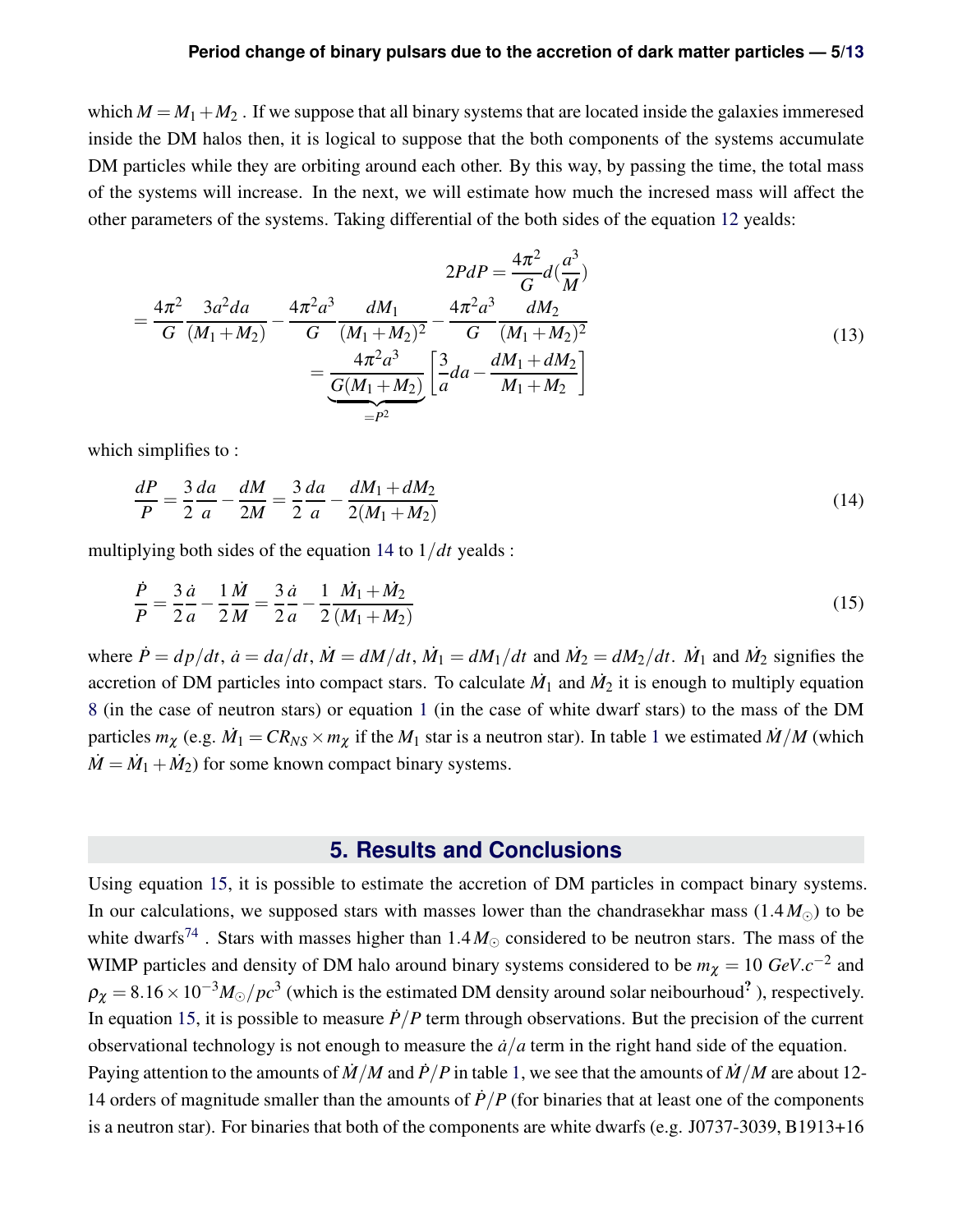<span id="page-5-0"></span>**Table 1.** Compact binary system parameters that we used in this study to test our results. All parameters in the table are obtained through observations, except the  $\dot{M}/M$  column which is obtained theoretically using the assumptions that are explained in the text.

|                | $M_1$         | $M_2$       | $P_d$  |             | $\dot{P}/P$  | $\dot{M}/M$  |                      |  |  |  |
|----------------|---------------|-------------|--------|-------------|--------------|--------------|----------------------|--|--|--|
| Name           | $(M_{\odot})$ | $(M_\odot)$ | (days) | $\dot{P}^*$ | $(sec^{-1})$ | $(sec^{-1})$ | $Ref.$ <sup>**</sup> |  |  |  |
| J1903+0327     | 1.0           | 1.7         | 95     | $-6.4e-11$  | $-7.8e-18$   | 1.9e-32      | 66                   |  |  |  |
| J0737-3039     | 1.2           | 1.3         | 0.10   | $-4.0e-15$  | $-4.6e-19$   | 3.5e-45      | 67                   |  |  |  |
| $B1913+16$     | 1.4           | 1.4         | 0.32   | $5.0e-15$   | $1.8e-19$    | 3.6e-45      | 67                   |  |  |  |
| J1012+5307     | 0.16          | 1.6         | 0.60   | $-1.8e-14$  | $-3.5e-19$   | 2.5e-32      | 68,69                |  |  |  |
| J1614-2230     | 0.49          | 1.9         | 8.7    | $3.4e-13$   | $4.5e-19$    | 2.6e-32      | 68                   |  |  |  |
| J1909-3744     | 0.21          | 1.5         | 1.5    | $-4.0e-15$  | $-3.1e-20$   | 2.3e-32      | 68,69                |  |  |  |
| $J0751 + 1807$ | 0.16          | 1.6         | 0.26   | $-4.6e-14$  | $-2.1e-18$   | 2.5e-32      | 69                   |  |  |  |
| J1910+1256     | 0.19          | 1.6         | 58     | $-2.0e-11$  | $-4.0e-18$   | 2.5e-32      | 70                   |  |  |  |
| $J2016+1948$   | 0.29          | 1.0         | 635    | $-1.0e-9$   | $-1.8e-17$   | 2.7e-45      | 70                   |  |  |  |
| $J0348+0432$   | 0.17          | 2.0         | 0.10   | $-1.1e-14$  | $-1.3e-18$   | $3.2e-32$    | 71                   |  |  |  |
| J1713+0747     | 0.29          | 1.3         | 68     | $3.0e-14$   | $5.1e-21$    | 2.9e-45      | 72                   |  |  |  |
| J0613-0200     | 0.12          | 1.2         | 1.2    | $2.7e-14$   | $2.6e-19$    | 2.5e-45      | 68,69                |  |  |  |
| J1738+0333     | 0.19          | 1.5         | 0.35   | $2.0e-15$   | $6.6e-20$    | 2.4e-32      | 73                   |  |  |  |
|                |               |             |        |             |              |              |                      |  |  |  |

 $*$   $\dot{P}$  is a dimensionless quantity.

\*\* References for all parameters except  $\dot{M}/M$ , which is calculated in this study.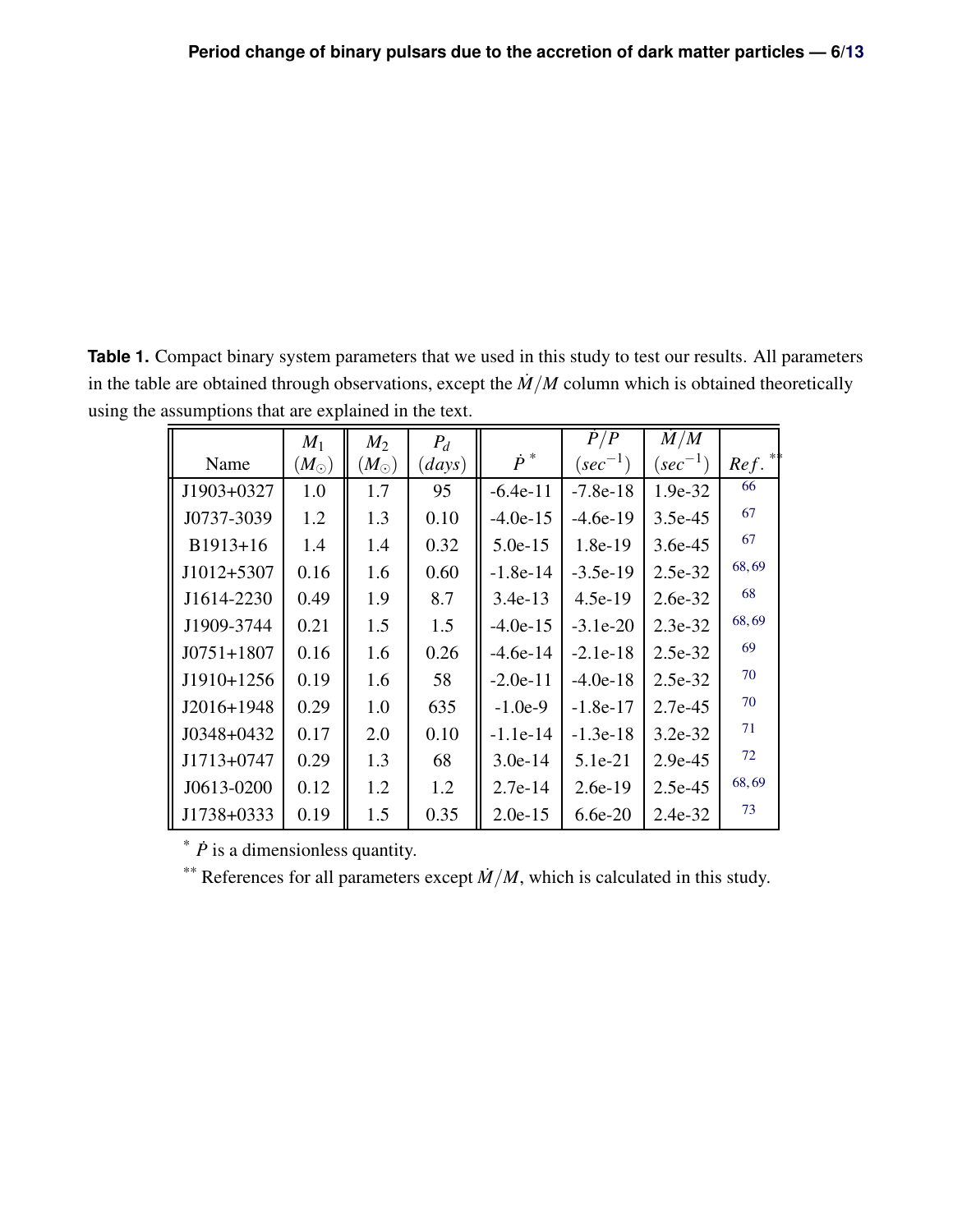or J2016+1948 systems) the results are more dramatic and the amounts of  $\dot{M}/M$  are about 24-26 orders of magnitude smaller than the amounts of  $\dot{P}/P$ . Then, we can say that the accretion of DM particles is not the main reason of period change in compact binaries. In order to interpret the period changes  $\dot{P}/P$ , other physical sources that affects systems parameters, e.g. gravitaional emission, mass transfer, dynamical friction etc., must be token into account.

<span id="page-6-0"></span>As an overall result, our calculations show that the accretion of DM particles in compact binary systems do not change the systems parameters significantly. In addition, accretion of DM particles can not be considered the main source of period changes in binary pulsars.

### **Acknowledgments**

The author would like to express his special thanks to Prof. Joakim Edsjö from the University of Stockholm, Sweden, and Dr. Amin Rezaei Akbarieh from the University of Tabriz, Iran and Prof. Gianfranco Bertone from the University of Amsterdam, Netherlands and Dr. Marco Taoso from the Istituto Nazionale di Fisica Nucleare (INFN), Italy because of their worthwhile discussions during the research.

### <span id="page-6-1"></span>**References**

- <span id="page-6-3"></span><span id="page-6-2"></span>[1] Y. Sofue and V. Rubin, "Rotation curves of spiral galaxies," *Annual Review of Astronomy and Astrophysics*, vol. 39, pp. 137–174, sep 2001.
- <span id="page-6-4"></span>[2] G. Steigman, H. Quintana, C. L. Sarazin, and J. Faulkner, "Dynamical interactions and astrophysical effects of stable heavy neutrinos," *The Astronomical Journal*, vol. 83, p. 1050, sep 1978.
- <span id="page-6-5"></span>[3] J. I. Read, M. G. Walker, and P. Steger, "Dark matter heats up in dwarf galaxies," *Monthly Notices of the Royal Astronomical Society*, vol. 484, no. 1, pp. 1401–1420, 2019.
- [4] E. Hassani, R. Pazhouhesh, and H. Ebadi, "The effect of dark matter on stars at the Galactic center: The paradox of youth problem," *International Journal of Modern Physics D*, vol. 29, p. 2050052, jun 2020.
- <span id="page-6-6"></span>[5] M. H. Chan and C. M. Lee, "Constraining the spin-independent elastic scattering cross section of dark matter using the Moon as a detection target and the background neutrino data," *Physical Review D*, vol. 102, no. 2, p. 23024, 2020.
- <span id="page-6-7"></span>[6] R. Garani and P. Tinyakov, "Constraints on dark matter from the Moon," *Physics Letters, Section B: Nuclear, Elementary Particle and High-Energy Physics*, vol. 804, p. 135403, may 2020.
- <span id="page-6-8"></span>[7] D. Hooper and J. H. Steffen, "Dark matter and the habitability of planets," *Journal of Cosmology and Astroparticle Physics*, vol. 2012, no. 7, p. 46, 2012.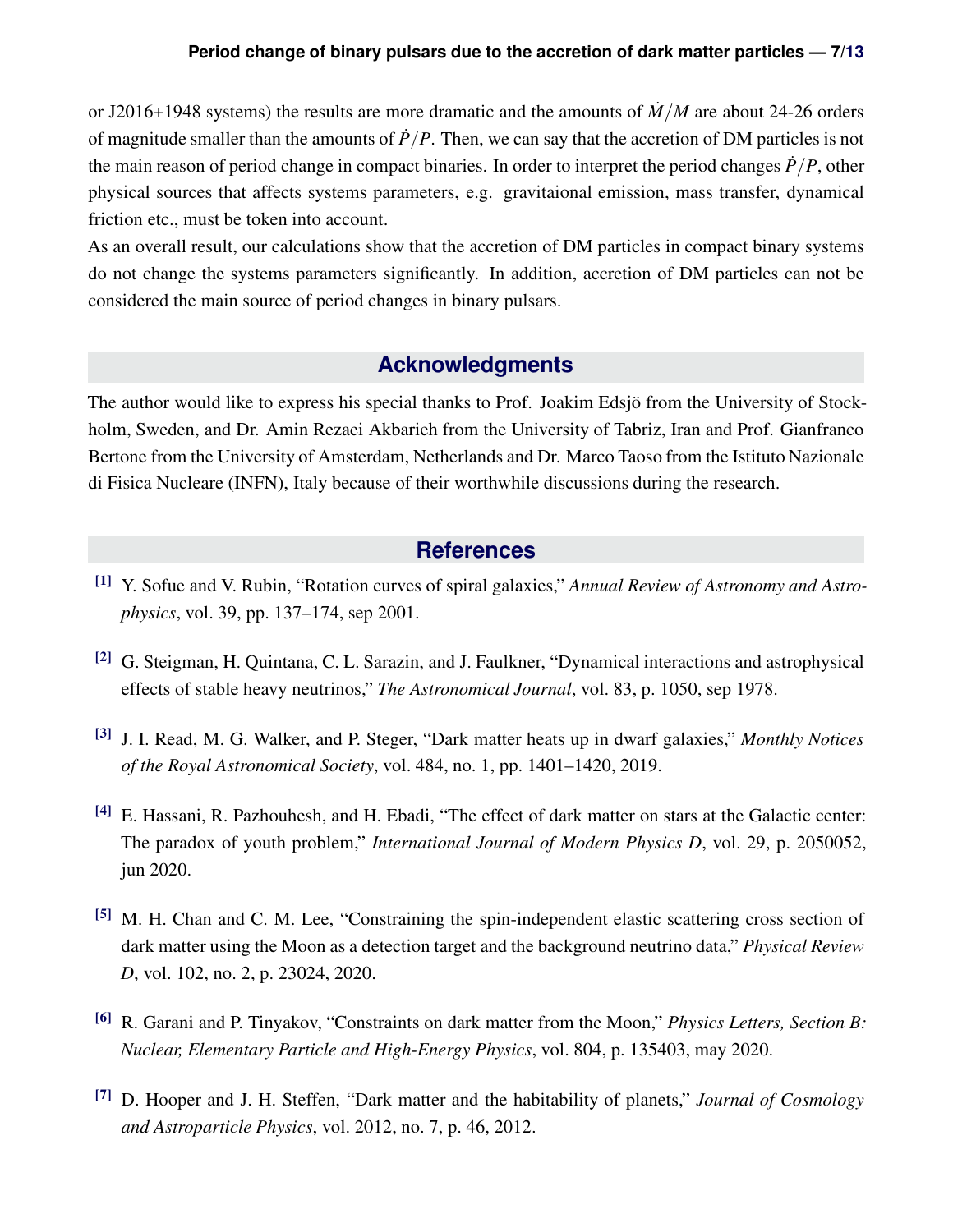- <span id="page-7-0"></span>[8] S. D. McDermott, H. B. Yu, and K. M. Zurek, "Constraints on scalar asymmetric dark matter from black hole formation in neutron stars," *Physical Review D - Particles, Fields, Gravitation and Cosmology*, vol. 85, p. 23519, jan 2012.
- [9] M. RAZEIRA, A. MESQUITA, C. A. Z. VASCONCELLOS, and R. O. GOMES, "Accretion of Dark Matter in Neutron Stars," *International Journal of Modern Physics E*, vol. 20, no. supp02, pp. 109–116, 2011.
- [10] M. A. Perez-Garcia, J. Silk, and J. R. Stone, "Dark matter, neutron stars, and strange quark matter," *Physical Review Letters*, vol. 105, no. 14, p. 141101, 2010.
- [11] A. De Lavallaz and M. Fairbairn, "Neutron stars as dark matter probes," *Physical Review D Particles, Fields, Gravitation and Cosmology*, vol. 81, p. 123521, jun 2010.
- <span id="page-7-2"></span>[12] G. Bertone and M. Fairbairn, "Compact stars as dark matter probes," *Physical Review D - Particles, Fields, Gravitation and Cosmology*, vol. 77, p. 43515, feb 2008.
- [13] C. Kouvaris, "WIMP annihilation and cooling of neutron stars," *Physical Review D Particles, Fields, Gravitation and Cosmology*, vol. 77, p. 23006, jan 2008.
- [14] N. F. Bell, G. Busoni, S. Robles, and M. Virgato, "Improved treatment of dark matter capture in neutron stars," *Journal of Cosmology and Astroparticle Physics*, vol. 2020, no. 09, pp. 028–028, 2020.
- <span id="page-7-1"></span>[15] A. Joglekar, N. Raj, P. Tanedo, and H.-B. Yu, "Kinetic Heating from Contact Interactions with Relativistic Targets: Electrons Capture Dark Matter in Neutron Stars," 2020.
- [16] G. L. Lin and Y. H. Lin, "Analysis on the black hole formations inside old neutron stars by isospin-violating dark matter with self-interaction," *Journal of Cosmology and Astroparticle Physics*, vol. 2020, no. 8, pp. 022–022, 2020.
- [17] A. Herrero, M. A. Pérez-García, J. Silk, and C. Albertus, "Dark matter and bubble nucleation in old neutron stars," *Physical Review D*, vol. 100, no. 10, p. 103019, 2019.
- [18] N. F. Bell, G. Busoni, and S. Robles, "Capture of leptophilic dark matter in neutron stars," *Journal of Cosmology and Astroparticle Physics*, vol. 2019, p. 54, jun 2019.
- [19] M. Fabbrichesi and A. Urbano, "Charged neutron stars and observational tests of a dark force weaker than gravity," *Journal of Cosmology and Astroparticle Physics*, vol. 2020, no. 6, p. 7, 2020.
- [20] N. F. Bell, G. Busoni, and S. Robles, "Heating up neutron stars with inelastic dark matter," *Journal of Cosmology and Astroparticle Physics*, vol. 2018, no. 9, p. 18, 2018.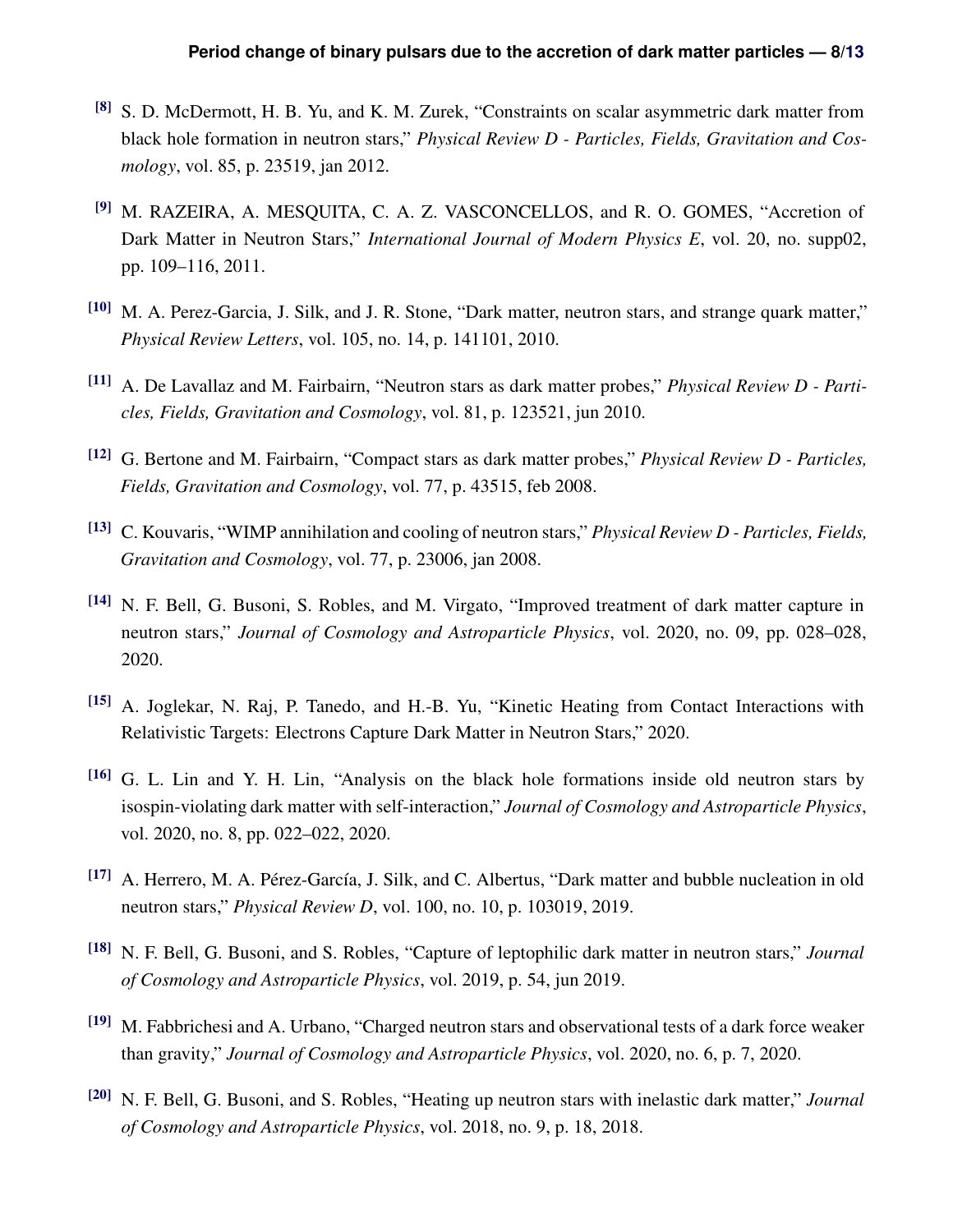- [21] J. Kopp, R. Laha, T. Opferkuch, and W. Shepherd, "Cuckoo's eggs in neutron stars: can LIGO hear chirps from the dark sector?," *Journal of High Energy Physics*, vol. 2018, no. 11, p. 96, 2018.
- [22] M. Cermeño, M. Á. Pérez-García, and J. Silk, "Fermionic Light Dark Matter Particles and the New Physics of Neutron Stars," *Publications of the Astronomical Society of Australia*, vol. 34, p. e043, 2017.
- [23] X. Huang, J.-F. Liu, W.-H. Wang, Q. Cheng, and X.-P. Zheng, "Bondi accretion of dark matter by neutron stars," *arXiv e-prints*, p. arXiv:1705.08864, 2017.
- [24] M. Cermeño, M. A. Pérez-García, and R. A. Lineros, "Enhanced Neutrino Emissivities in Pseudoscalar-mediated Dark Matter Annihilation in Neutron Stars," *The Astrophysical Journal*, vol. 863, no. 2, p. 157, 2018.
- [25] M. Baryakhtar, J. Bramante, S. W. Li, T. Linden, and N. Raj, "Dark Kinetic Heating of Neutron Stars and an Infrared Window on WIMPs, SIMPs, and Pure Higgsinos," *Physical Review Letters*, vol. 119, no. 13, p. 131801, 2017.
- [26] M. A. Perez-Garcia, "Inhomogeneous seeding of quark bubbles in Neutron Stars," in *Compact Stars in the QCD Phase Diagram IV*, 2015.
- [27] M. Pérez-García and J. Silk, "Dark matter annihilation and local warming in the core of a neutron star," in *20th International Conference on Particles and Nuclei*, pp. 365–368, 2014.
- [28] H. Zheng, K. J. Sun, and L. W. Chen, "Old neutron stars as probes of isospin-violating dark matter," *Astrophysical Journal*, vol. 800, no. 2, p. 141, 2015.
- [29] M. Tachibana and M. Ruggieri, "Comment on Dark Matter Capture in Neutron Stars with Exotic Phases," in *arXiv:1312.5802 [hep-ph]*, 2013.
- [30] M. A. Perez-Garcia, "Deconfinement of quark content in neutron stars due to cosmic external agents," *arXiv e-prints*, p. arXiv:1306.0148, 2013.
- [31] M. Á. Pérez-García, F. Daigne, and J. Silk, "Short gamma-ray bursts and dark matter seeding in neutron stars," *Astrophysical Journal*, vol. 768, no. 2, p. 145, 2013.
- [32] N. F. Bell, A. Melatos, and K. Petraki, "Realistic neutron star constraints on bosonic asymmetric dark matter," *Physical Review D - Particles, Fields, Gravitation and Cosmology*, vol. 87, p. 123507, jun 2013.
- [33] J. Bramante, K. Fukushima, and J. Kumar, "Constraints on bosonic dark matter from observation of old neutron stars," *Physical Review D - Particles, Fields, Gravitation and Cosmology*, vol. 87, p. 55012, mar 2013.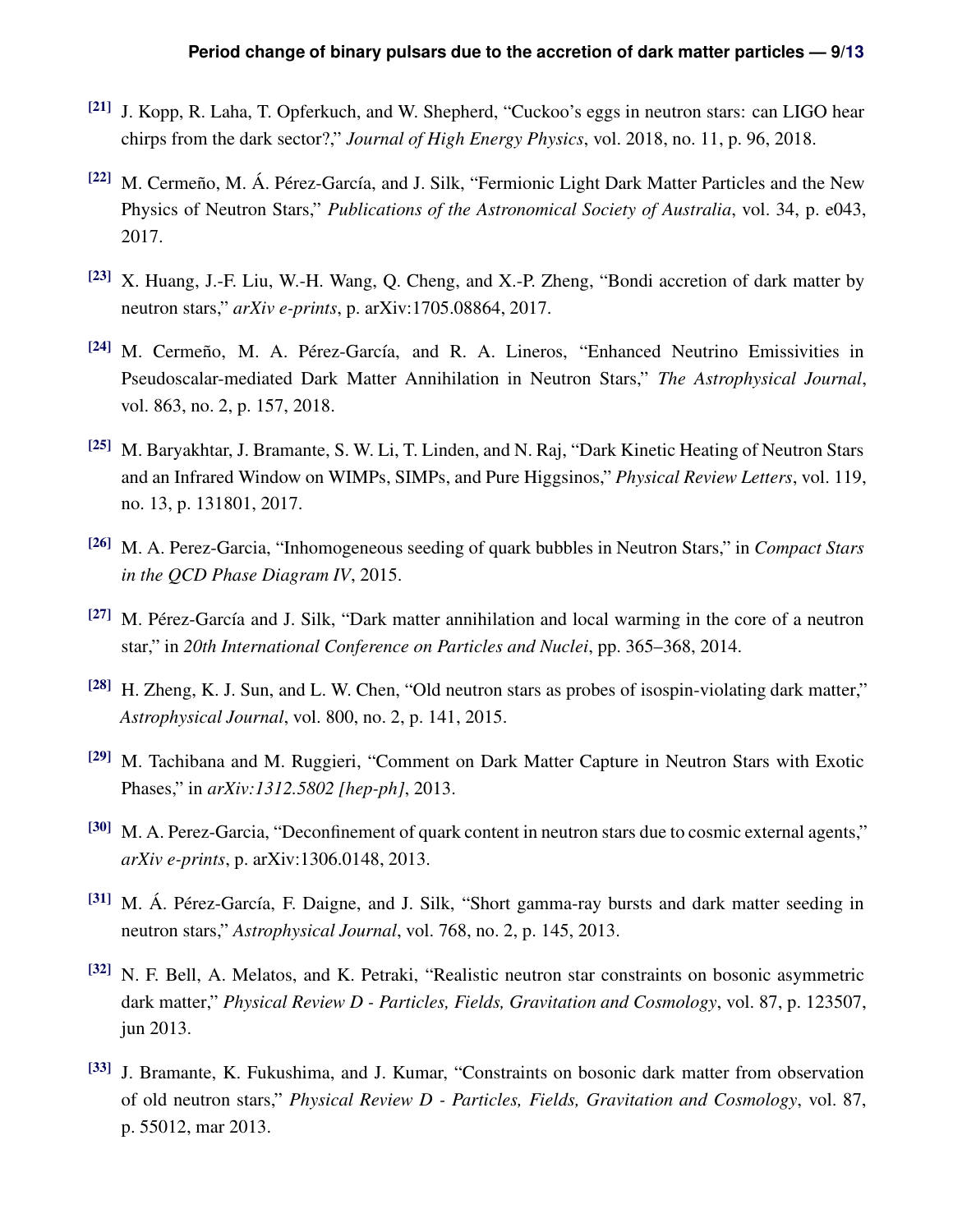- [34] A. P. Serebrov, O. M. Zherebtsov, A. K. Fomin, and M. S. Onegin, "Ultracold-neutron trap as a tool to search for dark matter interacting with long-range forces," *Physical Review C - Nuclear Physics*, vol. 86, no. 2, p. 25802, 2012.
- <span id="page-9-0"></span>[35] M. Á. Pérez-García, J. Silk, and J. R. Stone, "Dark matter seeding in neutron stars," in *AIP Conference Proceedings* (S. G. Steadman, G. S. Stephans, and F. E. Taylor, eds.), vol. 1441 of *American Institute of Physics Conference Series*, pp. 525–527, 2012.
- <span id="page-9-1"></span>[36] K. W. Wong, *Physical Properties of White Dwarf with a Dark Matter Core*. PhD thesis, Hong Kong, Chinese U., 2011.
- [37] B. Dasgupta, A. Gupta, and A. Ray, "Dark matter capture in celestial objects: improved treatment of multiple scattering and updated constraints from white dwarfs," *Journal of Cosmology and Astroparticle Physics*, vol. 2019, pp. 018–018, aug 2019.
- [38] M. Cermeño and M. A. Pérez-García, "Gamma rays from dark mediators in white dwarfs," *Physical Review D*, vol. 98, no. 6, p. 63002, 2018.
- [39] P. W. Graham, R. Janish, V. Narayan, S. Rajendran, and P. Riggins, "White dwarfs as dark matter detectors," *Physical Review D*, vol. 98, no. 11, p. 115027, 2018.
- [40] J. S. Niu, T. Li, W. Zong, H. F. Xue, and Y. Wang, "Probing the dark matter-electron interactions via hydrogen-atmosphere pulsating white dwarfs," *Physical Review D*, vol. 98, no. 10, p. 103023, 2018.
- [41] J.-S. Niu, W. Zong, and H.-F. Xue, "Constrain the Dark Matter Electron Cross Section from Pulsating White Dwarfs," *arXiv e-prints*, p. arXiv:1703.10104, 2017.
- [42] P. Amaro-Seoane, J. Casanellas, R. Schödel, E. Davidson, and J. Cuadra, "Probing dark matter crests with white dwarfs and IMBHs," *Monthly Notices of the Royal Astronomical Society*, vol. 459, no. 1, pp. 695–700, 2016.
- <span id="page-9-4"></span>[43] T. J. Hurst, A. R. Zentner, A. Natarajan, and C. Badenes, "Indirect probes of dark matter and globular cluster properties from dark matter annihilation within the coolest white dwarfs," *Physical Review D - Particles, Fields, Gravitation and Cosmology*, vol. 91, no. 10, p. 103514, 2015.
- <span id="page-9-2"></span>[44] S. C. Leung, M. C. Chu, L. M. Lin, and K. W. Wong, "Dark-matter admixed white dwarfs," *Physical Review D - Particles, Fields, Gravitation and Cosmology*, vol. 87, p. 123506, jun 2013.
- <span id="page-9-3"></span>[45] H. Umeda, N. Yoshida, K. Nomoto, S. Tsuruta, M. Sasaki, and T. Ohkubo, "Early black hole formation by accretion of gas and dark matter," *Journal of Cosmology and Astroparticle Physics*, vol. 2009, no. 8, p. 24, 2009.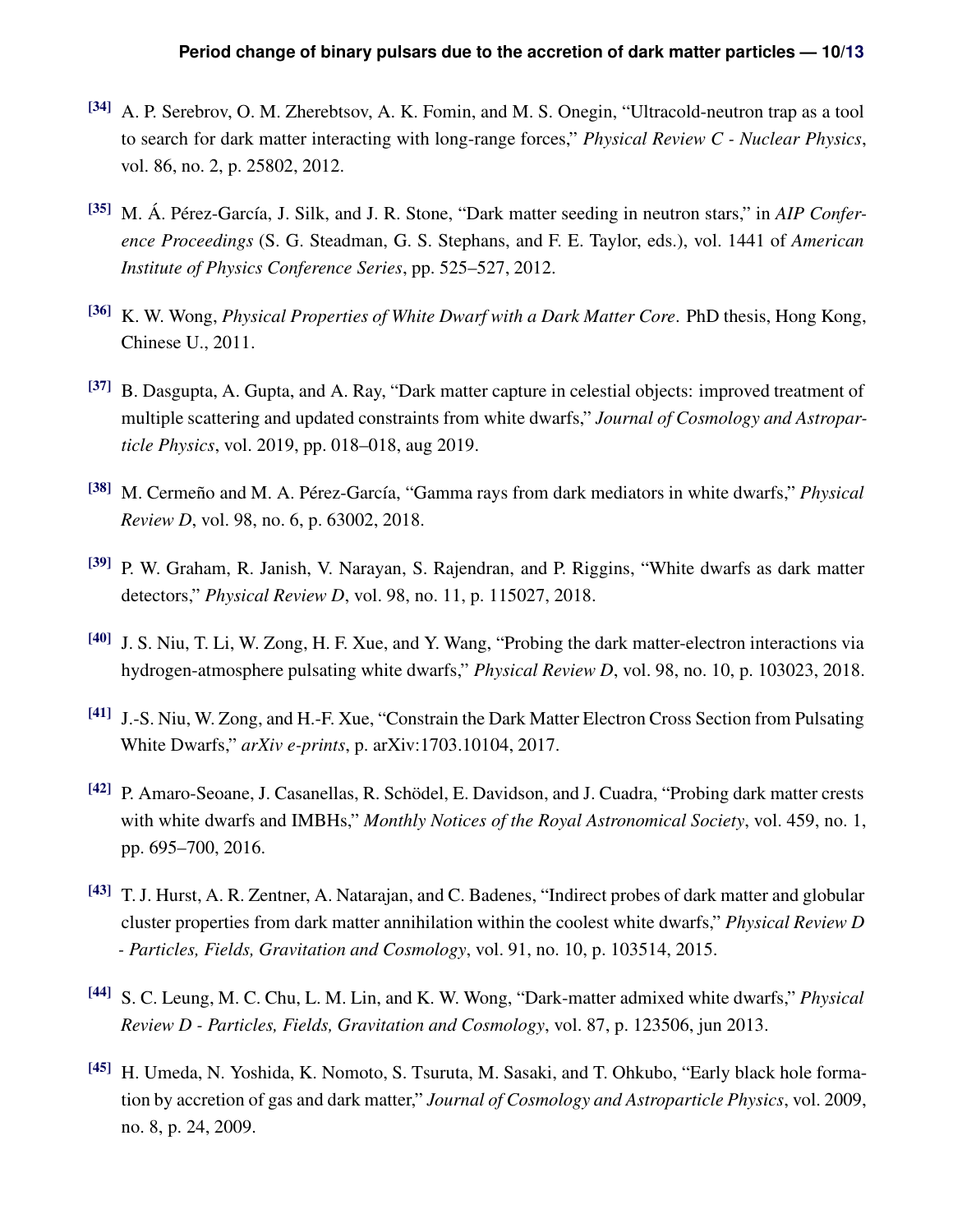- <span id="page-10-0"></span>[46] K. M. Belotsky, A. E. Dmitriev, E. A. Esipova, V. A. Gani, A. V. Grobov, M. Y. Khlopov, A. A. Kirillov, S. G. Rubin, and I. V. Svadkovsky, "Signatures of primordial black hole dark matter," *Modern Physics Letters A*, vol. 29, p. 1440005, dec 2014.
- <span id="page-10-2"></span><span id="page-10-1"></span>[47] E. Hassani, H. Ebadi, and R. Pazhouhesh, "Capture rate of weakly interacting massive particles (WIMPs) in binary star systems," sep 2020.
- <span id="page-10-3"></span>[48] W. H. Press and D. N. Spergel, "Capture by the sun of a galactic population of weakly interacting, massive particles," *The Astrophysical Journal*, vol. 296, p. 679, sep 1985.
- <span id="page-10-4"></span>[49] A. Gould, "Resonant enhancements in weakly interacting massive particle capture by the earth," *The Astrophysical Journal*, vol. 321, p. 571, oct 1987.
- [50] L. G. Gómez and J. A. Rueda, "Dark matter dynamical friction versus gravitational wave emission in the evolution of compact-star binaries," *Physical Review D*, vol. 96, no. 6, p. 63001, 2017.
- [51] J. Peñarrubia, A. D. Ludlow, J. Chanamé, and M. G. Walker, "Wide binaries in ultrafaint galaxies: A window on to dark matter on the smallest scales," *Monthly Notices of the Royal Astronomical Society: Letters*, vol. 461, pp. L72–L76, may 2016.
- [52] D. Blas, D. L. Nacir, and S. Sibiryakov, "Secular effects of ultralight dark matter on binary pulsars," *Physical Review D*, vol. 101, p. 063016, mar 2020.
- [53] L. G. Gómez, "Constraining light fermionic dark matter with binary pulsars," *Physics of the Dark Universe*, vol. 26, p. 100343, 2019.
- [54] D. Blas, D. L. Nacir, and S. Sibiryakov, "Ultralight Dark Matter Resonates with Binary Pulsars," *Physical Review Letters*, vol. 118, jun 2017.
- [55] P. Pani, "Binary pulsars as dark-matter probes," *Physical Review D Particles, Fields, Gravitation and Cosmology*, vol. 92, no. 12, p. 123530, 2015.
- [56] J. M. Armaleo, D. L. Nacir, and F. R. Urban, "Binary pulsars as probes for spin-2 ultralight dark matter," *Journal of Cosmology and Astroparticle Physics*, vol. 2020, p. 053, jan 2020.
- [57] A. Caputo, J. Zavala, and D. Blas, "Binary pulsars as probes of a Galactic dark matter disk," *Physics of the Dark Universe*, vol. 19, pp. 1–11, mar 2018.
- <span id="page-10-5"></span>[58] J. Yoo, J. Chaname, and A. Gould, "The End of the MACHO Era: Limits on Halo Dark Matter from Stellar Halo Wide Binaries," *The Astrophysical Journal*, vol. 601, pp. 311–318, jan 2004.
- <span id="page-10-6"></span>[59] G. Jungman, M. Kamionkowski, and K. Griest, "Supersymmetric dark matter," *Physics Report*, vol. 267, pp. 195–373, mar 1996.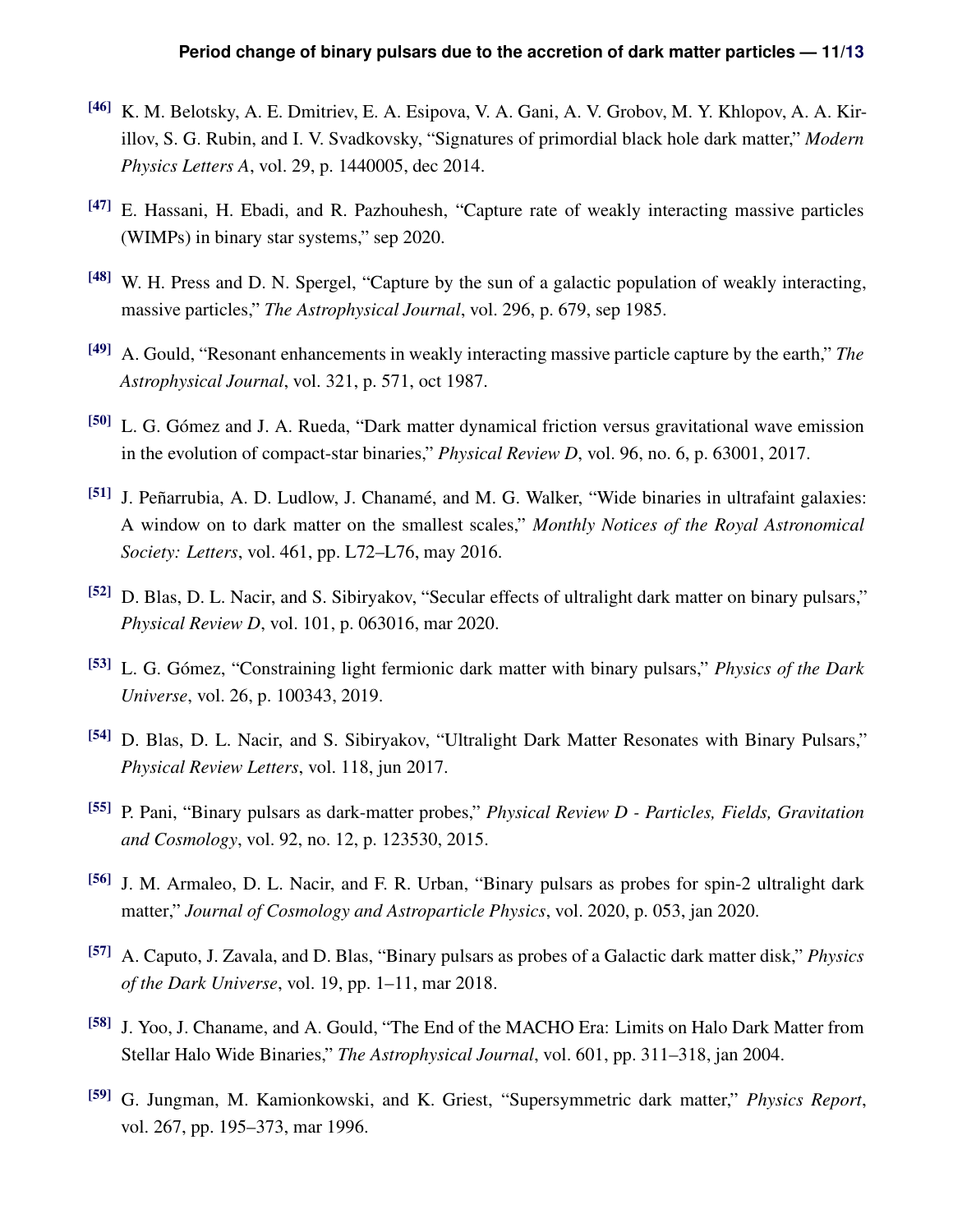- <span id="page-11-0"></span>[60] I. Lopes, J. Casanellas, and D. Eugénio, "The capture of dark matter particles through the evolution of low-mass stars," *Physical Review D - Particles, Fields, Gravitation and Cosmology*, vol. 83, p. 63521, mar 2011.
- <span id="page-11-1"></span>[61] H. E. Bond, G. H. Schaefer, R. L. Gilliland, J. B. Holberg, B. D. Mason, I. W. Lindenblad, M. Seitz-McLeese, W. D. Arnett, P. Demarque, F. Spada, P. A. Young, M. A. Barstow, M. R. Burleigh, and D. Gudehus, " The Sirius System and Its Astrophysical Puzzles: Hubble Space Telescope and Ground-based Astrometry ," *The Astrophysical Journal*, vol. 840, p. 70, may 2017.
- <span id="page-11-3"></span><span id="page-11-2"></span>[62] J. B. Holberg, M. A. Barstow, F. C. Bruhweiler, A. M. Cruise, and A. J. Penny, "Sirius B: A New, More Accurate View," *The Astrophysical Journal*, vol. 497, pp. 935–942, apr 1998.
- <span id="page-11-4"></span>[63] T. Güver, A. E. Erkoca, M. H. Reno, and I. Sarcevic, "On the capture of dark matter by neutron stars," *Journal of Cosmology and Astroparticle Physics*, vol. 2014, pp. 013–013, jan 2014.
- [64] E. Behnke, J. Behnke, S. J. Brice, D. Broemmelsiek, J. I. Collar, P. S. Cooper, M. Crisler, C. E. Dahl, D. Fustin, J. Hall, J. H. Hinnefeld, M. Hu, I. Levine, E. Ramberg, T. Shepherd, A. Sonnenschein, and M. Szydagis, "Improved limits on spin-dependent WIMP-proton interactions from a two liter CF3I bubble chamber," *Physical Review Letters*, vol. 106, p. 21303, jan 2011.
- <span id="page-11-6"></span><span id="page-11-5"></span>[65] R. W. Hilditch, *An Introduction to Close Binary Stars*. Cambridge University Press, mar 2001.
- [66] P. C. Freire, C. G. Bassa, N. Wex, I. H. Stairs, D. J. Champion, S. M. Ransom, P. Lazarus, V. M. Kaspi, J. W. Hessels, M. Kramer, J. M. Cordes, J. P. Verbiest, P. Podsiadlowski, D. J. Nice, J. S. Deneva, D. R. Lorimer, B. W. Stappers, M. A. Mclaughlin, and F. Camilo, "On the nature and evolution of the unique binary pulsar J1903+0327," *Monthly Notices of the Royal Astronomical Society*, vol. 412, pp. 2763–2780, apr 2011.
- <span id="page-11-8"></span><span id="page-11-7"></span>[67] N. Wex, "Testing relativistic gravity with radio pulsars," in *Applications and Experiments*, DE GRUYTER, aug 2014.
- [68] Z. Arzoumanian, A. Brazier, S. Burke-Spolaor, S. Chamberlin, S. Chatterjee, B. Christy, J. M. Cordes, N. J. Cornish, F. Crawford, H. T. Cromartie, K. Crowter, M. E. DeCesar, P. B. Demorest, T. Dolch, J. A. Ellis, R. D. Ferdman, E. C. Ferrara, E. Fonseca, N. Garver-Daniels, P. A. Gentile, D. Halmrast, E. A. Huerta, F. A. Jenet, C. Jessup, G. Jones, M. L. Jones, D. L. Kaplan, M. T. Lam, T. J. W. Lazio, L. Levin, A. Lommen, D. R. Lorimer, J. Luo, R. S. Lynch, D. Madison, A. M. Matthews, M. A. McLaughlin, S. T. McWilliams, C. Mingarelli, C. Ng, D. J. Nice, T. T. Pennucci, S. M. Ransom, P. S. Ray, X. Siemens, J. Simon, R. Spiewak, I. H. Stairs, D. R. Stinebring, K. Stovall, J. K. Swiggum, S. R. Taylor, M. Vallisneri, R. van Haasteren, S. J. Vigeland, and W. Zhu, "The NANOGrav 11-year Data Set: High-precision Timing of 45 Millisecond Pulsars," *The Astrophysical Journal Supplement Series*, vol. 235, p. 37, apr 2018.